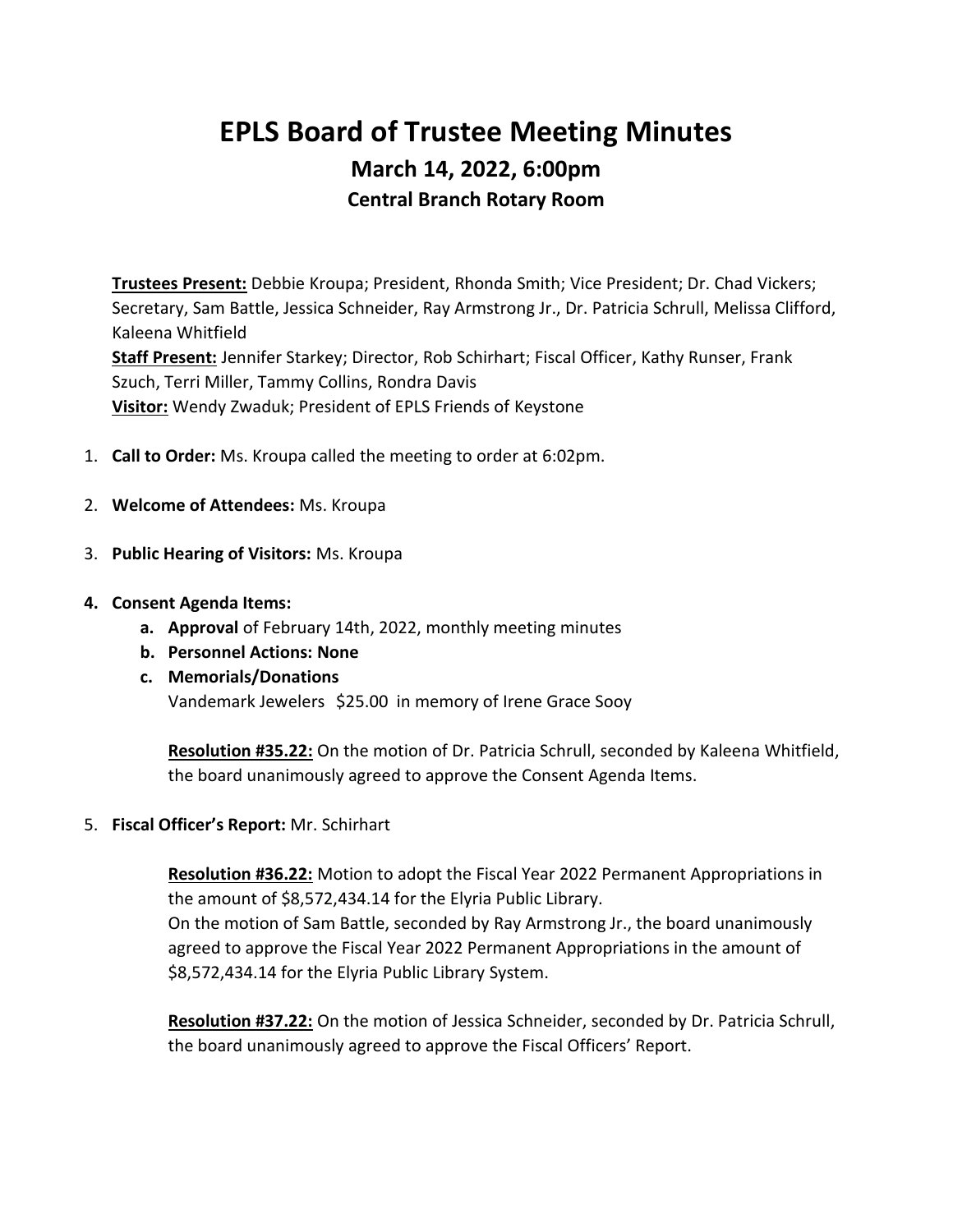## 6. **Director's Report:** Ms. Starkey

- Settlement agreement with City of Elyria and ECIC has been signed by all parties
- Operations: back to full hours, measuring patron engagement, tracking trends, summer reading planning
- Buildings: Upgrades to security system at West River will be installed, South branch will be hosting a "Freedge", Horizon/Americorps will stock and clean, Ours will be the first in Ohio, West River, adding tables and chairs, Taylor office reconfiguration, small project
- Board Reporting: Format for reports from branches, format for statistical reporting, preferences for print vs. digital. Highlights, stats, previous Board minutes will be digital only, agenda, motions will be paper.
- Merit based reviews for managers task force
- Strategic planning consulting: Two (2) firms to choose from NEO and State Library. After review, EPLS will proceed with the State Library.
- Director Meet & Greet, start planning process

**Resolution #38.22:** On the motion of Rhonda Smith, seconded by Kaleena Whitfield, the board unanimously agreed to approve the Director's Report.

- 7. **President's Report:** Ms. Kroupa
	- Reported feedback on the Virtual OLC Library Trustee Workshop.
	- April 6<sup>th</sup>, 2022, is Legislative Day, participate if possible.
	- May  $12<sup>th</sup>$ , 2022, Trustee Dinner

**Resolution #39.22:** On the motion of Dr. Patricia Schrull, seconded by Jessica Schneider, the board unanimously agreed to approve the President's Report.

## **8. Committee Reports:**

**Friends of EPLS**: Jen Starkey spoke on behalf of the EPLS Friends; planning a book sale in late November 2022. Looking for a location.

**Friends of EPLS Keystone**: Wendy Zwaduk spoke on behalf of the EPLS Friends Keystone; Books and Brunch coming up on April 23<sup>rd</sup>, 2022 with the theme being "Where the Journey Leads". Friends have started to take book donations again, lots and lots of books coming in. Scheduling a drop off day in June 2022 at the Village building in Lagrange.

**Elyria Public Library Foundation**: Rhonda Smith spoke on behalf of the Foundation; the meeting will be held March 23rd, 2022.